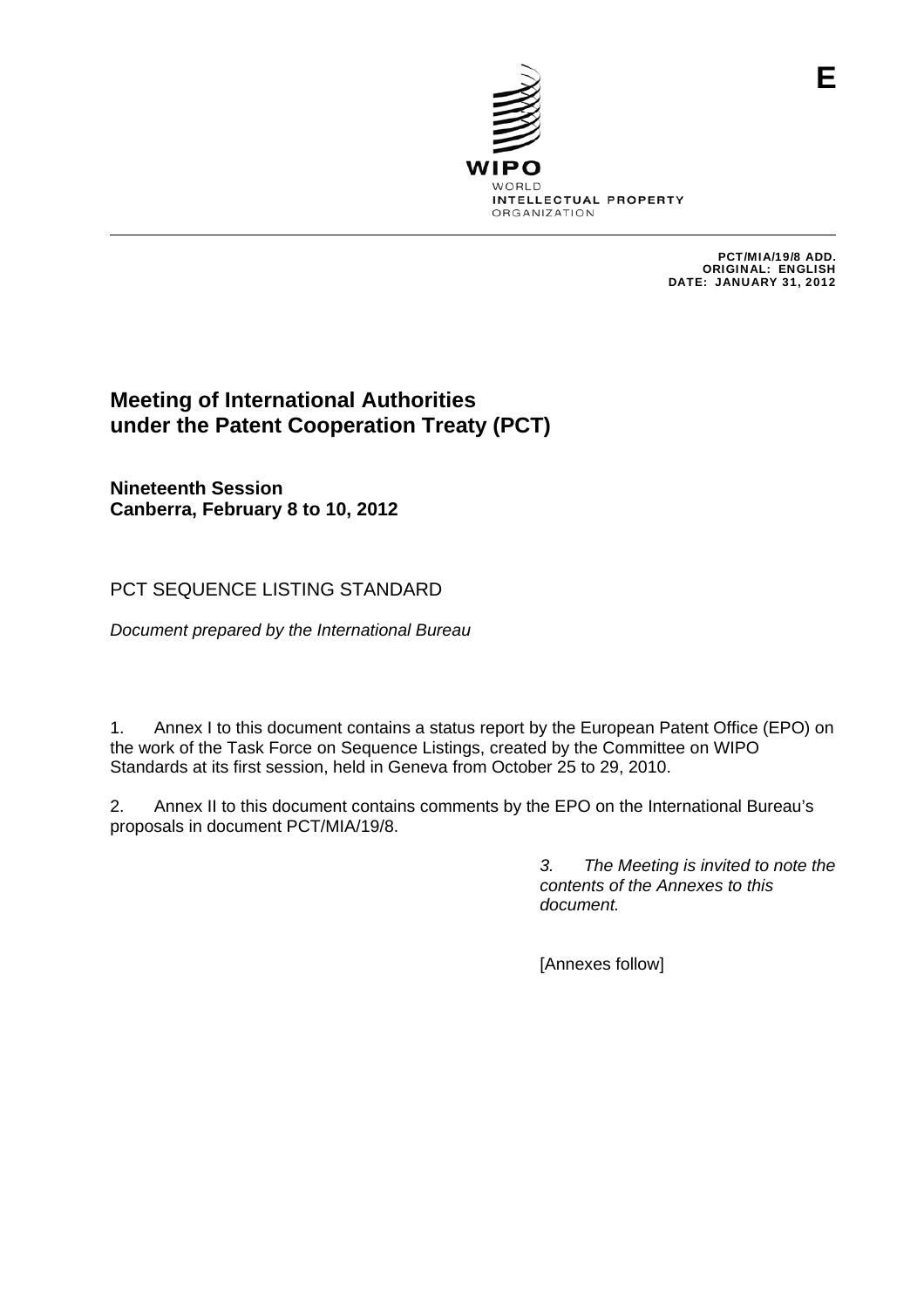## ANNEX I

#### TASK FORCE ON SEQUENCE LISTINGS STANDARD: STATUS REPORT BY THE EUROPEAN PATENT OFFICE

# **1. BACKGROUND**

The Task Force on Sequence Listings was created by the Committee on WIPO Standards (CWS), at its first session (October 25-29, 2010)<sup>1</sup>, to deal with Task 44:

"Prepare a recommendation on the presentation of nucleotide and amino acid sequence listings based on eXtensible Markup Language (XML) for adoption as a WIPO standard. The proposal of the new WIPO standard should be presented along with a report on the impact of the said standard on the current WIPO Standard ST.25, including the proposed necessary changes to Standard ST.25."

The Task Force was also requested:

"to liaise with the appropriate PCT body with regard to the possible impact of such standard on Annex C to the Administrative Instructions under the PCT."

The EPO was assigned the role of Task Force Leader and has since then held five rounds of discussions on WIPO's wiki. The principle of differentiating the technical aspects of ST.25 from Annex C (PCT Administrative Instructions) was agreed upon at last PCT MIA 2011<sup>2</sup> and at the PCT Working Group 2011<sup>3</sup>. A second session of the CWS is scheduled for April 2012 where the EPO will report on the status of discussions.

## **2. PROGRESS REPORT**

The Task Force started operating in February 2011 on the basis of drafts prepared by the EPO. Many Offices participated in the process and posted useful comments on WIPO's related wiki. After nearly one year of intensive discussions, the Task Force achieved substantial progress and the EPO is currently preparing the draft of the main body and its various annexes that will be submitted for final comments by all members. If ready, that draft could be made available upon request at the MIA meeting.

In a nutshell, the differences with current ST.25 are the following :

- All (PCT) procedural issues are transferred to Annex C: the new standard would concentrate on technical aspects only that is the way sequence listings ought to be presented (that is, the biotech part) and the format of the submission (namely XML).
- The biotech part has been considerably improved to reflect modern industry standards, for example:

 $\frac{1}{1}$ See http://www.wipo.int/edocs/mdocs/cws/en/cws\_1/cws\_1\_10\_prov.pdf paragraphs 26-28.

<sup>2</sup> PCT/MIA/18/16, para. 90.

<sup>3</sup> PCT/WG/4/9 and 17, para. 180 ff; please note para. 181 in particular.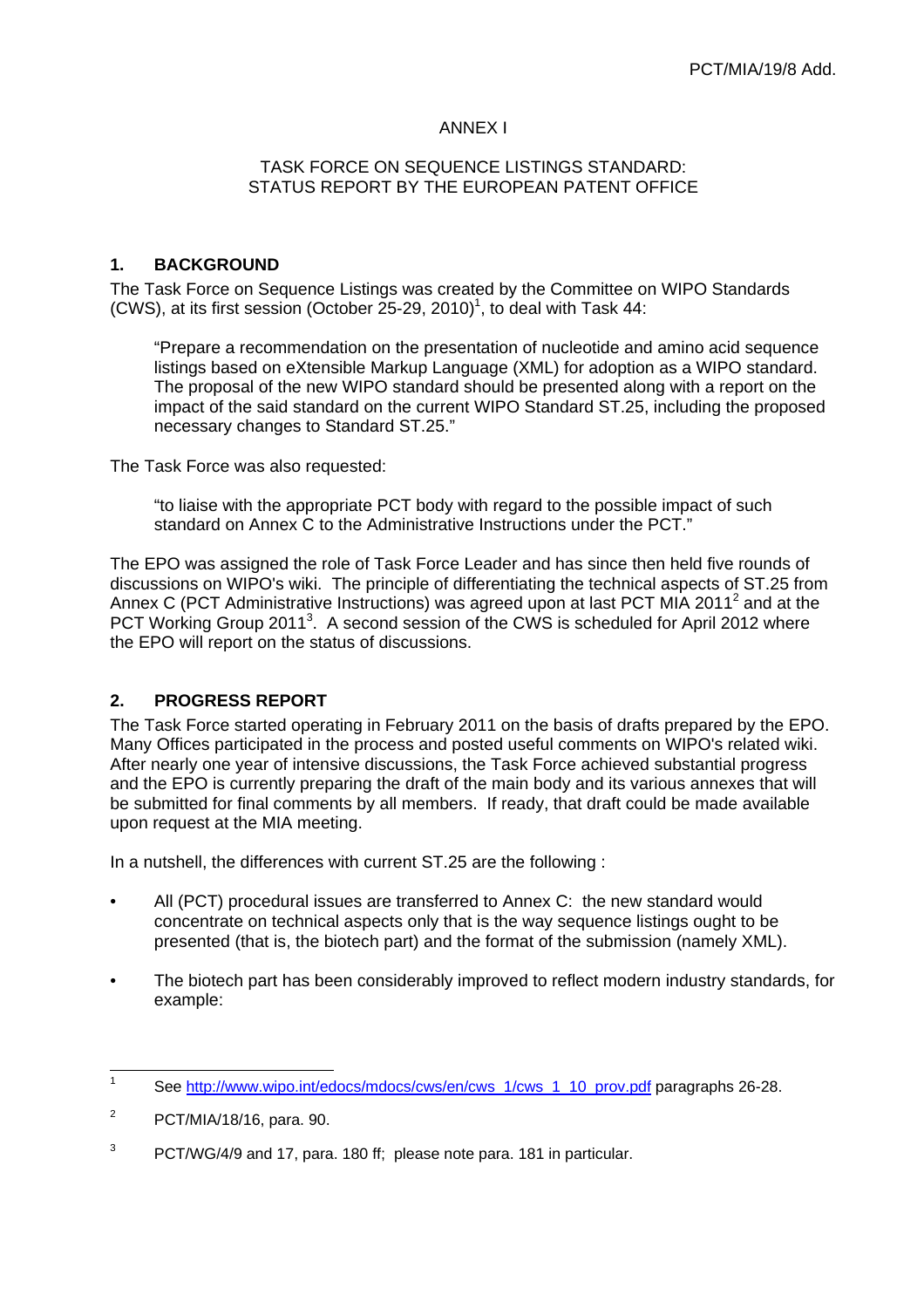- inclusion of modified nucleic acids and amino acids (e.g. D-amino acids, PNA, morpholinos etc.) which have gained importance in industry and have to be electronically searchable
- clear instructions for gapped sequences and sequence variants
- clarification with regard to features and annotations
- alignment with latest public biological sequence repositories consortia requirements (INSDC and UniProt)
- The XML definition will be self-contained and ST.26 would neither rely on ST.36 nor on ST.96.

# **3. TRANSITION FROM ST.25 TO ST.26**

The mandate of Task 44 clearly indicates that the proposal of a new XML standard should be submitted along with a report on its impact on ST.25 and any necessary revisions of that standard and Annex C of the PCT Administrative Instructions. It follows that a solution with respect to transition from one standard to another need to be agreed upon at the time of adoption of the new standard.

So far discussions on this issue have been limited within the Task Force as it was decided to concentrate efforts on the contents of ST.26. A number of solutions have been tabled such as the parallel use of both ST.25 and ST.26 for a limited period of time or the complete switch from ST.25 to ST.26, as now proposed by the International Bureau in its document PCT/MIA/19/8. It is planned to start discussions on this matter within the Task Force in February and comments made at the MIA will be duly noted.

## **4. CONCLUSION**

The EPO expects the new standard to be adopted at the following session of the CWS and asks the CWS to support the continuation of the Task.

[Annex II follows]